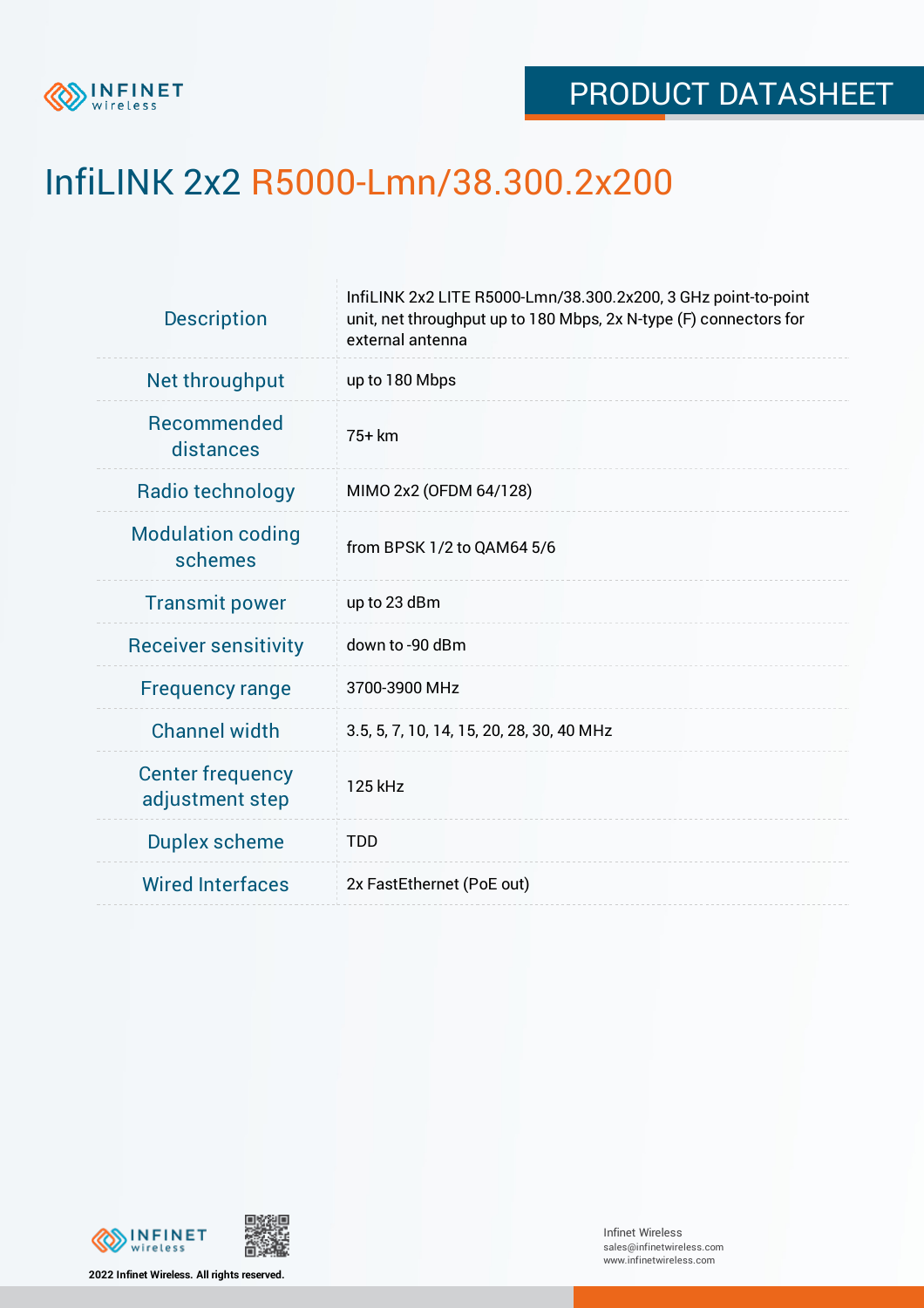

## PRODUCT DATASHEET

# InfiLINK 2x2 R5000-Lmn/38.300.2x200

| <b>Consumption</b>         | up to $15W$                                                                                                                                                                                                                                                                                                                 |               |                |                 |                      |  |  |
|----------------------------|-----------------------------------------------------------------------------------------------------------------------------------------------------------------------------------------------------------------------------------------------------------------------------------------------------------------------------|---------------|----------------|-----------------|----------------------|--|--|
| <b>Power options</b>       | 110-240 VAC @ 50/60 Hz, +956 VDC                                                                                                                                                                                                                                                                                            |               |                |                 |                      |  |  |
| <b>Outdoor Unit (ODU)</b>  | 240 x 240 x 50 mm, 1.6 kg                                                                                                                                                                                                                                                                                                   |               |                |                 |                      |  |  |
|                            |                                                                                                                                                                                                                                                                                                                             |               |                |                 |                      |  |  |
| <b>Part Number Options</b> | Prefix                                                                                                                                                                                                                                                                                                                      | Freq.<br>Band | <b>Bitrate</b> | Output<br>Power | Capacity             |  |  |
|                            | R5000-Lmn                                                                                                                                                                                                                                                                                                                   | 38            | 300            | 2x200           | 8<br>20<br>50<br>300 |  |  |
| <b>Part Number Example</b> | R5000-Lmn/38.300.2x200 50                                                                                                                                                                                                                                                                                                   |               |                |                 |                      |  |  |
| <b>Packing List</b>        | - Outdoor unit R5000-Lmn/38.300.2x200 - 1 pcs.<br>- Power Supply IDU-CPE(48V) - 1 pcs.<br>- Power Cord - 1 pcs.<br>- Cable Gland - 2 pcs.<br>- Standard RJ-45 connector - 2 pcs.<br>- Shielded RJ-45 connector - 1 pcs.<br>- RJ-45 Plug Cap - 1 pcs.<br>- MONT-KIT-85 Mounting kit - 1 pcs.<br>- Quick Start Guide - 1 pcs. |               |                |                 |                      |  |  |

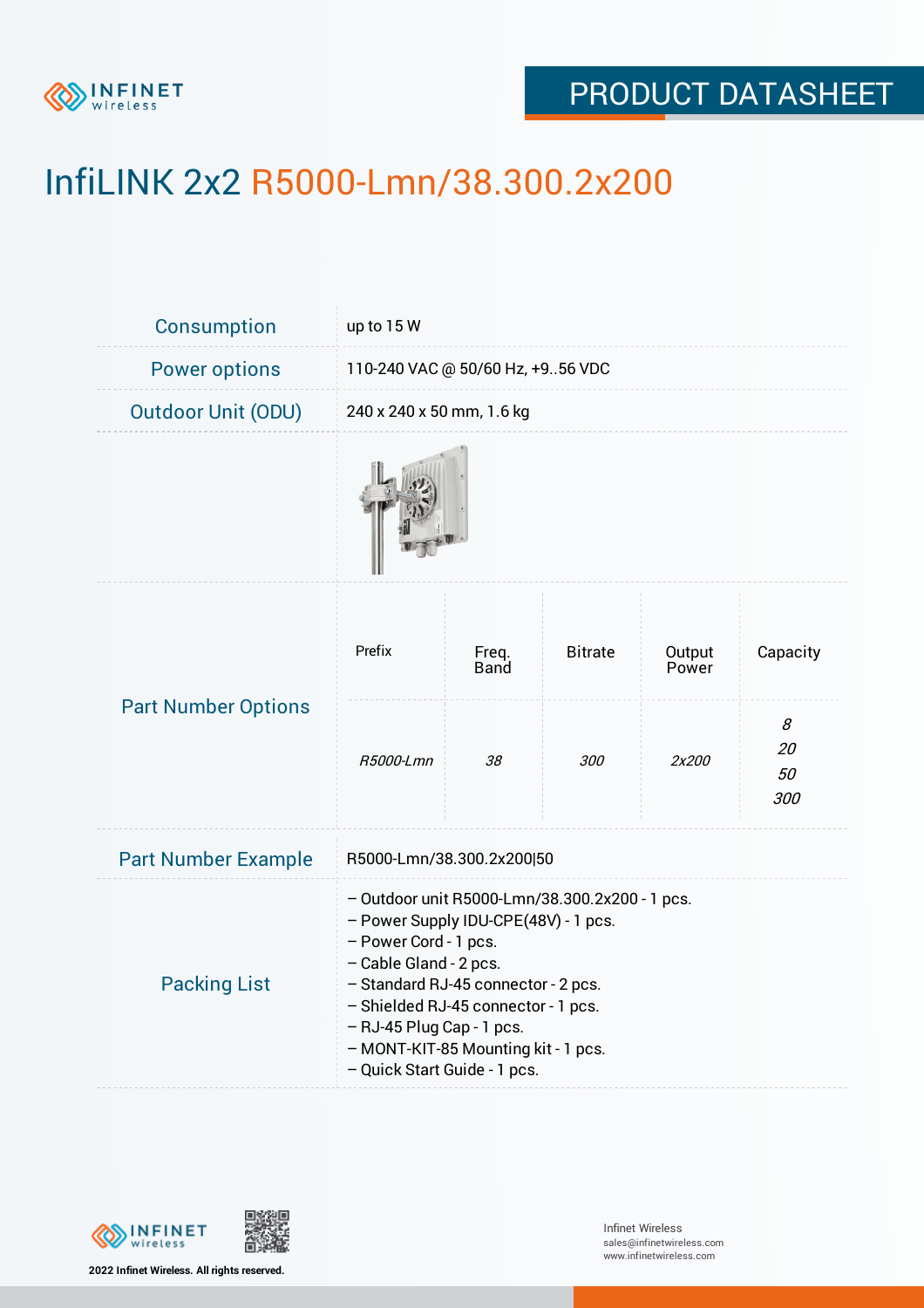

## PRODUCT DATASHEET

# InfiLINK 2x2 R5000-Lmn/38.300.2x200

### Features

#### **RADIO**

- **Voice/RTP Aware Superpacketing**
- **DFS**
- **Automatic Bitrate Control** Þ
- Þ **Automatic Transmit Power Control**
- ь **TDD synchronization using AUX-ODU-SYNC (excluding Smn/Lmn)**
- **Spectrum Analyzer mode** ۰
- **Channel testing tools** ١

#### **NETWORKING**

- **Ethernet-over-IP and IP-over-IP tunneling**
- Þ **ARP protocol support**
- ۱ **MAC/IP filtering**
- Þ **Full-fledged 2nd layer switch**
- Þ **RIPv2 / OSPFv2 /static routing**
- **L2/L3 Firewall** Þ
- **NAT (multipool, H.323-aware)** Þ
- **DHCP client/server/relay**

#### **MANAGEMENT FEATURES**

- **Various Management Protocols: HTTP, HTTPS, Telnet, SSH, SNMP v1/2c/3 (MIB-II and proprietary MIBs)**
- **Graphical User Interface**
- **LED Indication: power status, wireless and wired link status, signal level**
- **Antenna alignment tool**
- ٠ **Automatic software update**
- **Online monitoring with proprietary EMS InfiMONITOR.**

#### **QUALITY-OF-SERVICE**

- **17 priority queues**
- **IEEE 802.1p support**
- **IP TOS / DiffServ support**
- ٠ **Full voice support**
- **Traffic limiting (absolute, relative, mixed)** ٠
- **Traffic redirection**